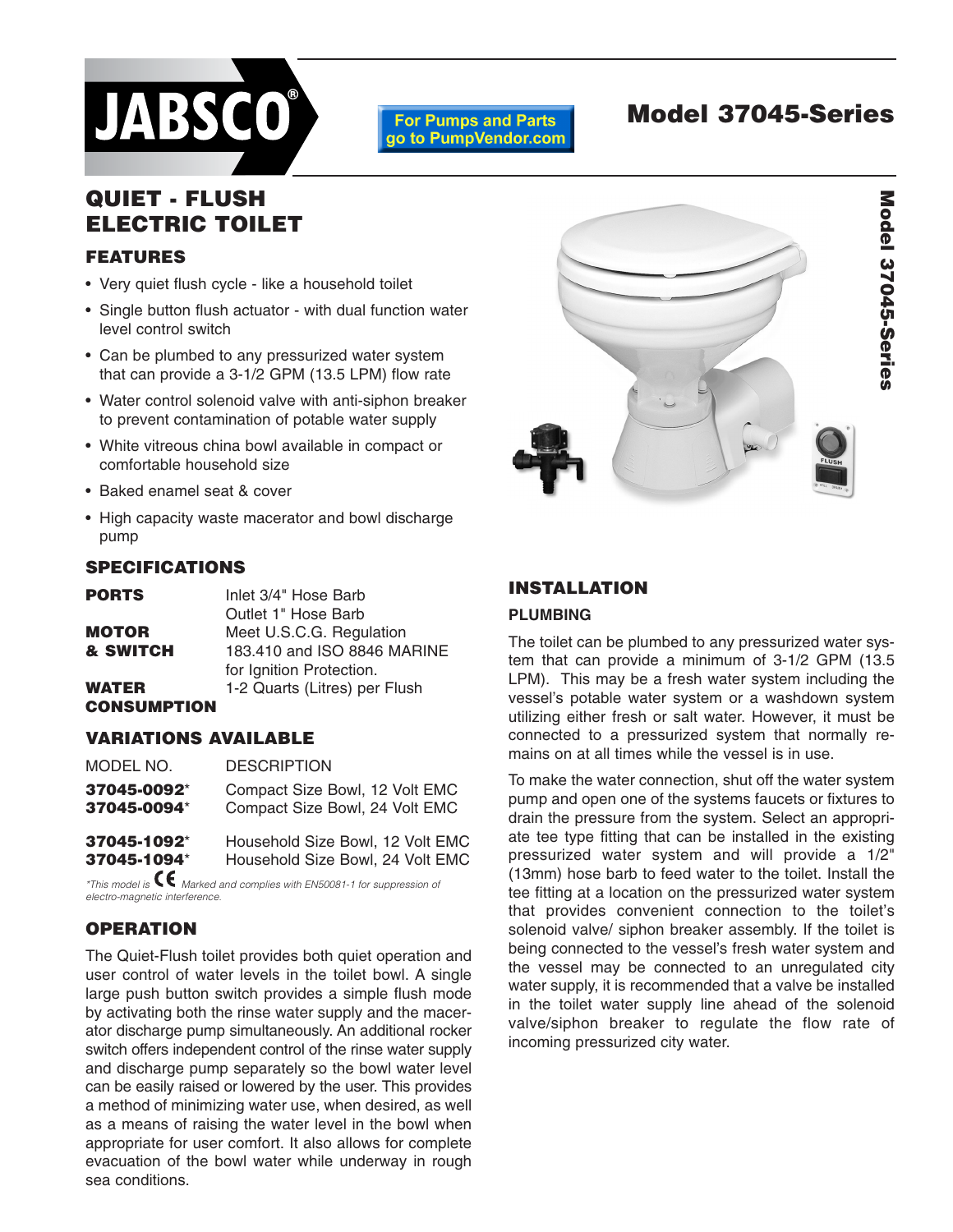## **INSTALLATION (continued)**

#### **PLUMBING**

The solenoid valve/siphon breaker should be positioned a minimum of six inches above the hose connection at the back of the toilet bowl (at all angles of heel and trim) and located as close to the toilet as possible. It should be located where an occasional drop or two of water from the siphon breaker will not adversely affect nearby equipment or supplies. It must be installed in a vertical position with the hose barb connections pointing down. The solenoid valve/siphon breaker bracket should be secured to a solid mounting surface with four screws. If the valve assembly is attached to a wood surface, 3/8" (10mm) long screws are generally adequate to support the weight of the valve assembly. If desired, the valve assembly may be installed inside a cabinet or locker to conceal it from view of the vessel's occupants. To provide a clean sanitary appearance inside the head area, a six foot section of smooth white hose is provided with the toilet to connect the toilet bowl spud fitting to the siphon breaker outlet hose barb.

The solenoid valve inlet hose barb is then connected with 1/2" (13mm) reinforced vinyl hose suitable for pressurized water to the tee fitting installed in the water system line. All pressurized water system connections should be secured with stainless steel band type hose clamps. The 3/4" hose connecting the siphon breaker to the bowl should be secured with a band clamp at the siphon breaker to prevent it from being accidentally dislodged but generally does not need a hose clamp to secure it to the bowl spud fitting unless desired for added security.

The discharge port includes a 1" (25mm) hose barb and should be plumbed with 1" (25mm) hose to an on board holding tank or, if appropriate, to an overboard discharge through hull. A 1" (25mm) to 1-1/2" (38mm) barbed hose adapter is provided to adapt a 1" (25mm) discharge hose



**Flood hazard. If toilet is installed below the waterline, it must be installed with a properly positioned vented loop in the discharge hose. Failure to do so can result in flooding which can cause loss of property and life.**

to 1-1/2" (38mm) hose, if desired. The discharge plumbing should be kept as short as possible and bends in the discharge hose should be kept to a minimum.

If the toilet is below the water line and is plumbed to an overboard discharge through hull, the discharge plumbing must include a vented loop positioned so it remains above the water line at all angles of heel and trim. Total discharge head should not exceed 4 feet (1.2m). To retain water in the bowl, the discharge hose should be looped upward about eight to ten inches above the base of the toilet and as near to the toilet as can be practically accomplished without creating an unsightly plumbing situation.

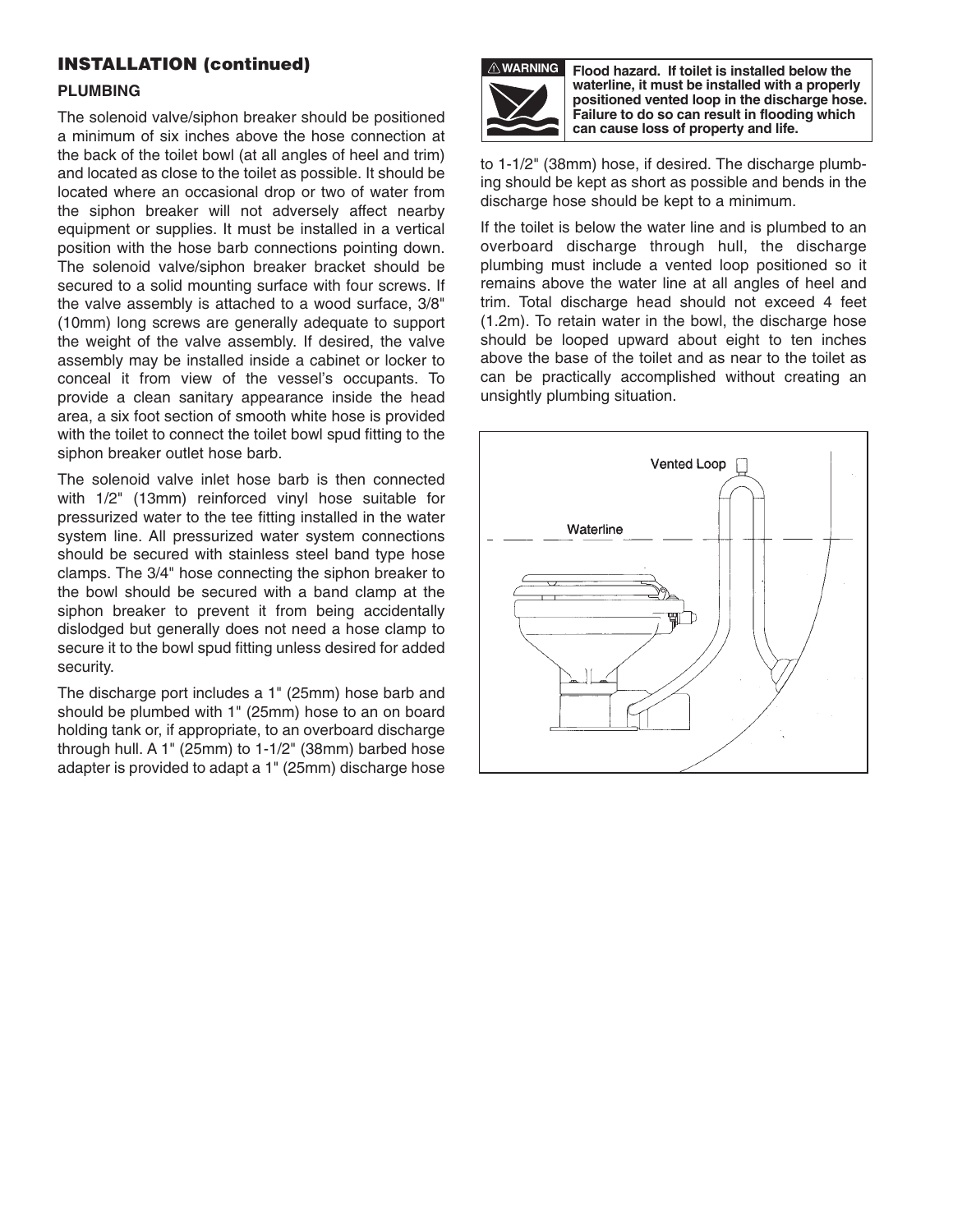## **ELECTRICAL**

The electrical wiring should be independent of all other accessories. It should be made with marine grade copper stranded wire of the gauge specified in the electrical specifications chart. Make all wire connections with mechanical locking type connectors (crimp type butt connectors and terminals). Ensure the circuit is protected by a proper sized fuse or circuit breaker determined from the electrical specifications chart. Secure all wires to a solid surface approximately every eighteen inches (1/2m) along their entire length of run.

Wire the switch panel to the solenoid valve/siphon breaker and toilet pump assembly as per the following wiring diagram. Select a location for the switch panel that is convenient to the toilet user and will also allow access to run the wires from the switch panel to both the toilet's motor and the solenoid valve/siphon breaker as well as from the electrical power source to the switch panel. The red lead from the panel should be connected to an over-current protected positive power source. Connect the brown lead from the panel to the waste pump positive (orange) motor lead. Connect the black waste pump motor lead to battery negative. Connect the yellow lead from the panel to a solenoid valve terminal. Connect the remaining solenoid valve terminal to battery negative. The solenoid valve is not polarity sensitive.

To install the switch panel, drill two 1-3/4" (45mm) diameter holes (slightly over-lapping) through the selected switch mounting surface per the attached template. Ensure the template is oriented correctly because it is not symmetrical. Also, drill four appropriate sized holes for the fasteners selected to secure the switch panel to its mounting surface.

#### **ELECTRICAL SPECIFICATIONS**

|                | Amp         | <b>Fuse</b> | Wire Size Per Feet Of Run* |             |             |             |         |  |
|----------------|-------------|-------------|----------------------------|-------------|-------------|-------------|---------|--|
| <b>Voltage</b> | <b>Draw</b> | <b>Size</b> | 0'.10'                     | $10' - 15'$ | $15' - 25'$ | $25' - 40'$ | 40'-60' |  |
| $12$ Vdc       | 10          | 25          | #16                        | #14         | #12         | #10         | #8      |  |
| 24 Vdc         |             | 15          | #16                        | #16         | #16         | #14         | #12     |  |

\* Length of run is total distance from power source to product and back to ground.



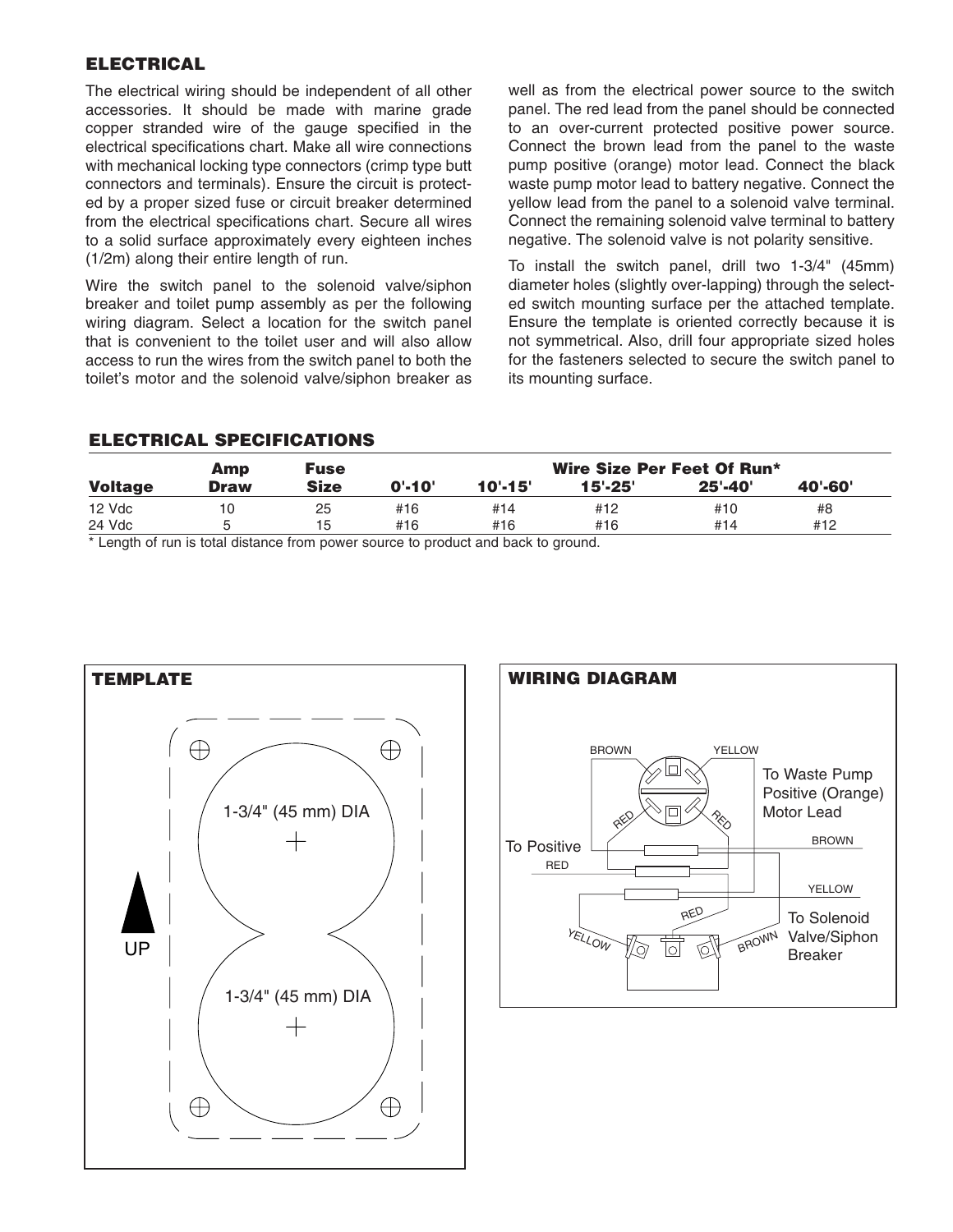#### **SERVICE**

The Jabsco Quiet-Flush Toilet does not require routine maintenance other than occasional cleaning to maintain a hygienic sanitary condition. Clean toilet with mild nonabrasive cleaners without strong aromatics. Cleaners having high concentrations of aromatics such as pine scented concentrated cleaners and strongly scented degreaser concentrates can cause the pump's seal to swell and may contribute to a premature seal leak.

The toilet has no wearing parts that need periodic replacement other than the shaft seal which, under normal conditions, should provide several years of service before needing replacement. The seal only requires replacement if signs of leakage are noticed under the seal housing positioned between the motor and toilet base assembly.



**Flood hazard. If toilet is plumbed to an WARNINGoverboard discharge, close the discharge seacock prior to disassembling toilet. Failure to do so can result in flooding which can cause loss of property and life.**

Notice: Before performing any service, disconnect the power supply to the toilet and take precaution to ensure it is not reconnected until the service is complete. Also, pump all water from the toilet bowl and if connected to an overboard discharge, close the discharge seacock.

To replace the shaft seal, snap off the white motor cover and remove the pump assembly by removing the four screws with lock washers that secure it to the toilet base. Carefully slide the pump assembly from the base ensuring the macerator housing also slides out of the base with the pump.

The pump chopper will engage the macerator housing and it may be necessary to gently tap the chopper against the macerator housing to free it from the base.

Prevent the motor shaft from turning by inserting a screwdriver in the shaft slot at the rear of the motor and unscrew the nut retaining the chopper blade. Remove the chopper and macerator housing from the motor shaft. Remove the O-ring from the O-ring groove around the outer diameter of the seal housing. With an allen wrench, loosen the centrifugal impeller set screw and slide the impeller off the shaft. Remove the two screws that secure the seal housing to the motor and slide the housing off the motor shaft. Remove the two seal washers from under the head of each of the two seal housing retainer screws. With a pair of needle nose pliers grasp the shaft seal and pull it from the seal housing. Clean all parts and inspect for damage.

Lubricate the OD of the new seal with a small amount of water and press it into the seal bore with the seal's lip facing the threaded end of the shaft. Do not use the stainless steel star retaining washer supplied with the seal. Lubricate the ID of the seal and the motor shaft with a small amount of water resistant grease. Ensure the slinger is properly positioned on the motor shaft next to the motor and slide the seal housing onto the motor shaft until it is against the motor end bell. Position a new plastic seal washer under the head of each of the flat head seal housing retainer screws and secure the seal housing to the motor. Slide the centrifugal impeller on the motor shaft positioning it about 1/32" (1mm) from the seal housing and secure it to the shaft with the set screw. Rotate the impeller to ensure it does not rub on the seal housing.

Slide the macerator housing over the motor shaft, place the lock washer on the end of the shaft and screw the chopper onto the shaft. Tighten the chopper while holding the motor shaft at the rear of the motor. Position a new O-ring in the seal housing O-ring groove (it may be retained in the groove with a small amount of grease). Slide the pump assembly into the toilet base ensuring the macerator housing is properly positioned within the base. The cut-out in the side of the macerator housing must align with the discharge port in the base (the macerator housing is keyed so it will only go in when properly positioned). Ensuring the O-ring is still properly positioned in the O-ring groove in the seal housing, place the pump assembly against the base and secure it in place with the four screws and lock washers. Replace the white motor cover by snapping it down over the pump motor.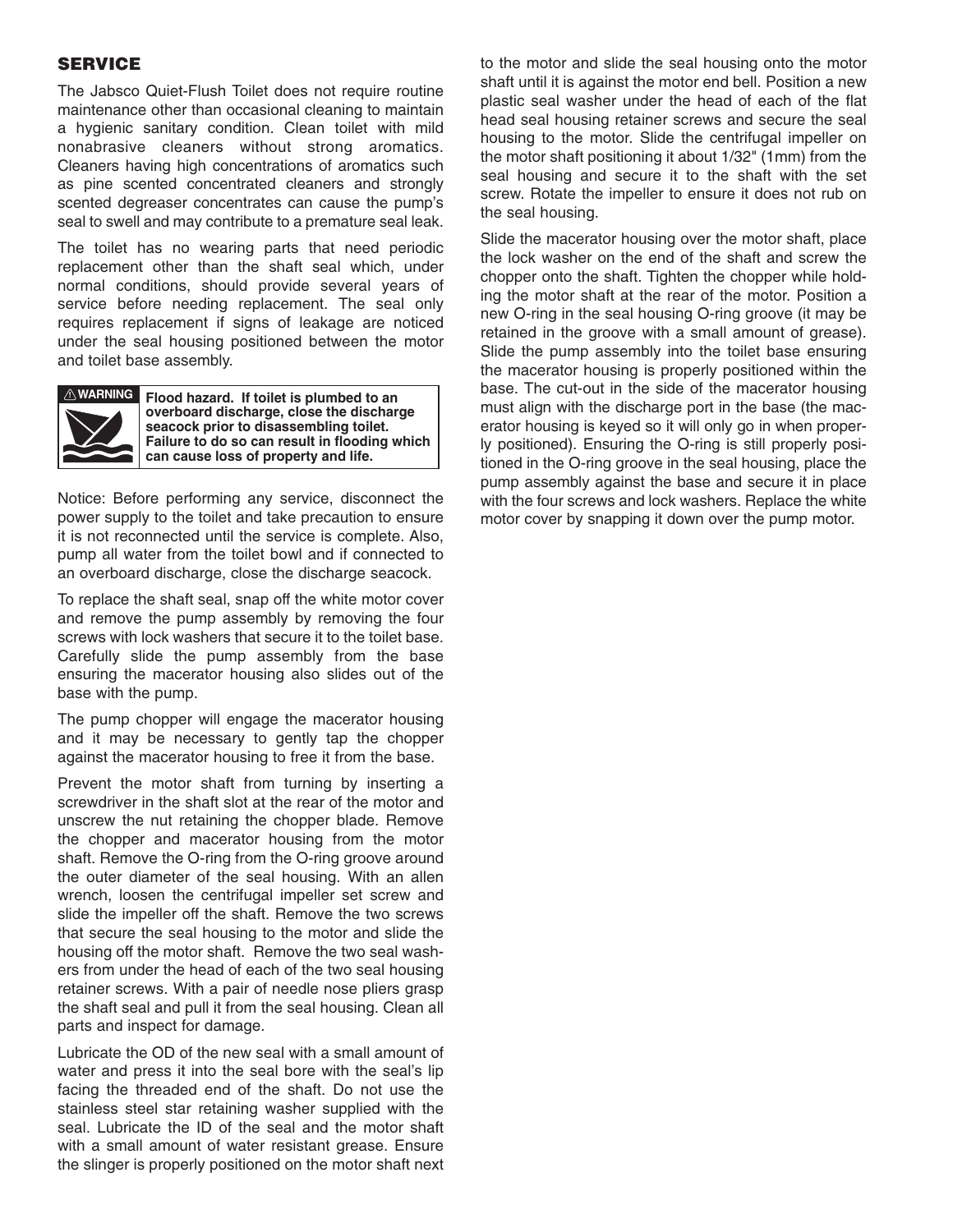

## **PARTS LIST**

| Key   | <b>Description</b>                | Qty.<br>Req. | Part<br><b>Number</b> | Key | <b>Description</b>                         | Qty.<br>Req. | Part<br><b>Number</b> |
|-------|-----------------------------------|--------------|-----------------------|-----|--------------------------------------------|--------------|-----------------------|
| 1     | Seat & Cover, Compact Size        |              | 18753-0437            | 17  | Set Screw +                                |              | 91084-0320            |
|       | Seat & Cover, Household Size      |              | 18753-0438            | 18  | $O$ -ring* $\dagger$                       |              | 43990-0066            |
| 2     | Bowl, Compact Size                |              | 59127-7002            | 19  | Seal* +                                    |              | 1040-0000             |
|       | Bowl, Household Size              |              | 18753-0060            | 20  | Screw +                                    | 2            | 91010-0144            |
| 3 & 4 | Bowl Spud & Intake Elbow          |              | 29048-0000            | 21  | Washer, Plastic* †                         | 2            | 35445-0000            |
|       | & O-ring                          |              |                       | 22  | Seal Housing +                             |              | 37043-1000            |
| 5     | Hose, 6 feet                      |              | 29035-1031            | 23  | Lock Washer #10, Stainless Steel +4        |              |                       |
| 6     | Motor Cover +                     |              | 37042-1000            | 24  | Screw +                                    | 4            | 91027-0011            |
| 7     | <b>Bowl Installation Hardware</b> |              | 18753-0637            | 25  | Slinger +                                  |              | 6342-0000             |
| 7Α    | Nut Cap**                         |              |                       | 26  | Motors:                                    |              |                       |
| 7B    | Hex Nut** (Two places)            |              |                       |     | Motor - 12 Volt +                          |              | 18753-0554            |
| 7C    | Washer, Stainless Steel**         | 4            |                       |     | Motor - 24 Volt +                          |              | 18753-0555            |
| 7D    | Washer, Plastic**                 |              |                       | 27  | Solenoid Valve & Siphon Breaker            |              |                       |
| 7E    | Washer, Starlock**                |              |                       |     | 12 Volt                                    |              | 37038-1012            |
| 7F    | Phillips Head Screw**             |              |                       | 28  | <b>Switch Panel</b>                        |              | 37047-1000            |
| 8     | Bowl O-Ring Seal                  |              | 44101-1000            | 29  | Screw Covers (3/kit)                       |              | 37003-0000            |
| 9     | Base Assembly**                   |              | 37004-1000            |     | Service Kit                                |              | 90197-0000            |
| 10    | 1-1/2" Adapter, Discharge Port    |              | 98023-0080            |     | Motor & Pump Assembly                      |              |                       |
| 11    | Joker Valve* **                   |              | 44106-1000            |     | 12 Volt EMC                                |              | 37072-0092            |
| 12    | 1" Discharge Port**               |              | 44107-1000            |     | 24 Volt EMC                                |              | 37072-0094            |
| 13    | Screw**                           | 3            | 96050-0568            |     |                                            |              |                       |
| 14    | Chopper Plate with Lock Nut +     |              | 37056-1000            |     | Parts Supplied with Service Kit.           |              |                       |
| 15    | Macerator Housing +               |              | 37014-0000            |     | ** Parts included with base 37004-1000.    |              |                       |
| 16    | Centrifugal Impeller †            |              | 37006-0000            |     | † Parts included in Motor & Pump Assembly. |              |                       |